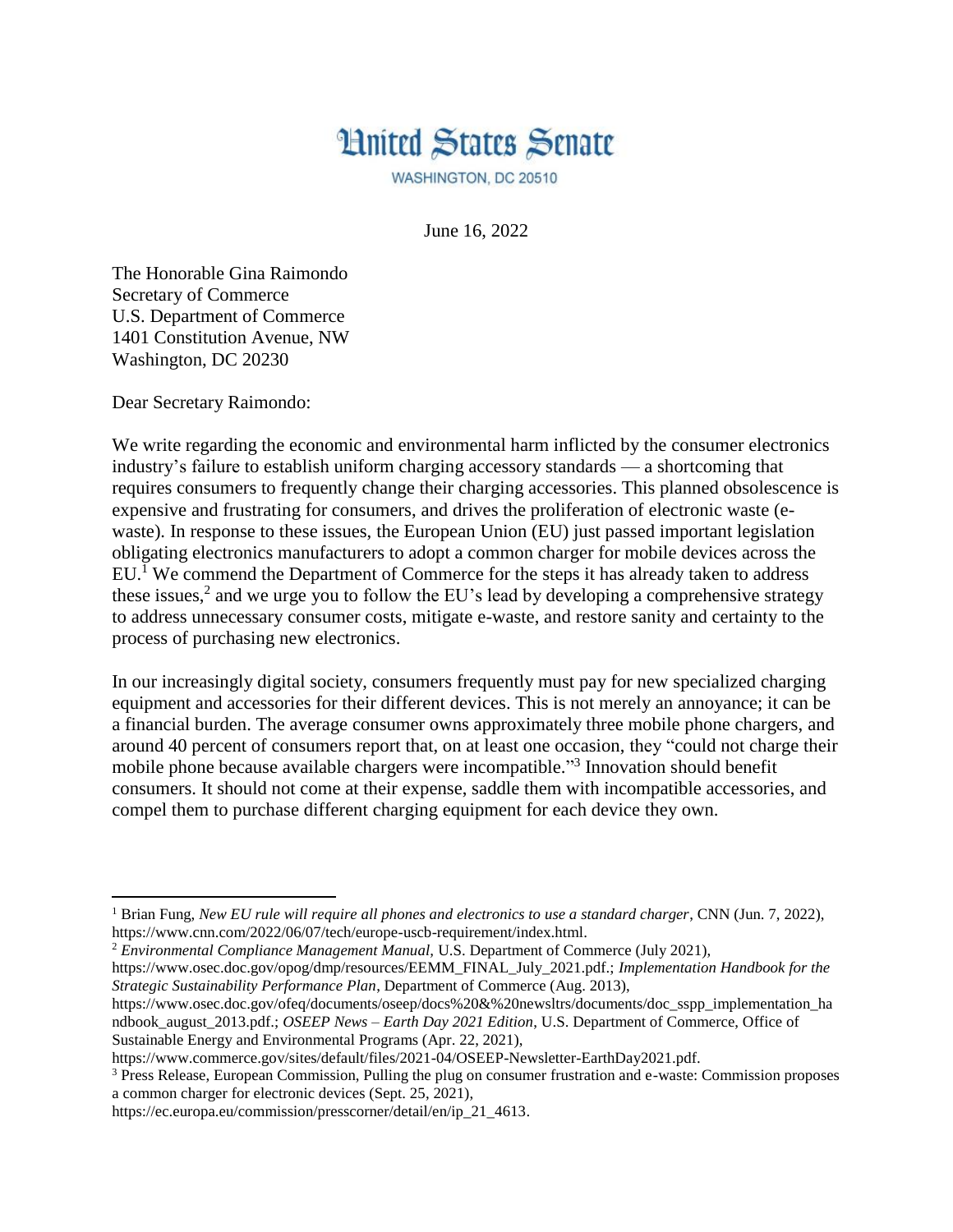The Honorable Gina Raimondo June 16, 2022 Page 2

The lack of interoperability standards for charging and other device accessories also results in ewaste and environmental damage. As specialized chargers become obsolete with the introduction of new products, or as consumers change the brand of phone or device that they use, their outdated chargers are usually just thrown away. When electronics are not disposed of properly, e-waste can spread toxins in water, pollute soil, and degrade the air we breathe.<sup>4</sup> In 2019, humans generated a staggering 53.6 million metric tons of e-waste, and only 17 percent of this waste was recycled.<sup>5</sup> Chargers that are discarded or never used create more than 11,000 tons of e-waste annually.<sup>6</sup> This is a global issue, with a lasting impact on our environment and public health.<sup>7</sup> The U.S. government must respond.

Under the new EU law, by 2024, European consumers will be able to use a single charger to power a variety of devices, including smartphones, tablets, portable speakers, and e-readers.<sup>8</sup> This policy has the potential to significantly reduce e-waste and help consumers who are tired of having to rummage through junk drawers full of tangled chargers to find a compatible one, or buy a new one. The EU has wisely acted in the public interest by taking on powerful technology companies over this consumer and environmental issue. The United States should do the same.

We urge you to coordinate with offices and agencies across the Department of Commerce to develop a comprehensive plan that will protect both consumers and the environment by addressing the lack of a common U.S. charging standard. We cannot allow the consumer electronics industry to prioritize proprietary and inevitably obsolete charging technology over consumer protection and environmental health.

Thank you for your attention to this important matter. We look forward to your prompt response.

Sincerely,

Edward J. Markey

United States Senator United States Senator

 $\overline{\phantom{a}}$ <sup>4</sup> Lucy McAllister, *The Human and Environmental Effects of E-Waste*, PRB (Apr. 4, 2013),

https://www.prb.org/resources/the-human-and-environmental-effects-of-e-

waste/#:~:text=For%20example%2C%20primary%20and%20secondary,to%20pulmonary%20and%20cardiovascula r%20disease.

<sup>5</sup> Vanessa Forti et al., *The Global E-waste Monitor 2020: Quantities flows and circular economy potential*, United Nations University/United Nations Institute for Training and Research, International Telecommunication Union, and International Solid Waste Association (July 2, 2020), https://ewastemonitor.info/wpcontent/uploads/2020/11/GEM\_2020\_def\_july1\_low.pdf.

<sup>6</sup> Press Release, European Commission, Pulling the plug on consumer frustration and e-waste: Commission proposes a common charger for electronic devices (Sept. 25, 2021),

https://ec.europa.eu/commission/presscorner/detail/en/ip\_21\_4613.

<sup>7</sup> Press Release, World Health Organization, Soaring e-waste affects the health of millions of children, WHO warns (Jun. 15, 2021), https://www.who.int/news/item/15-06-2021-soaring-e-waste-affects-the-health-of-millions-ofchildren-who-warns.